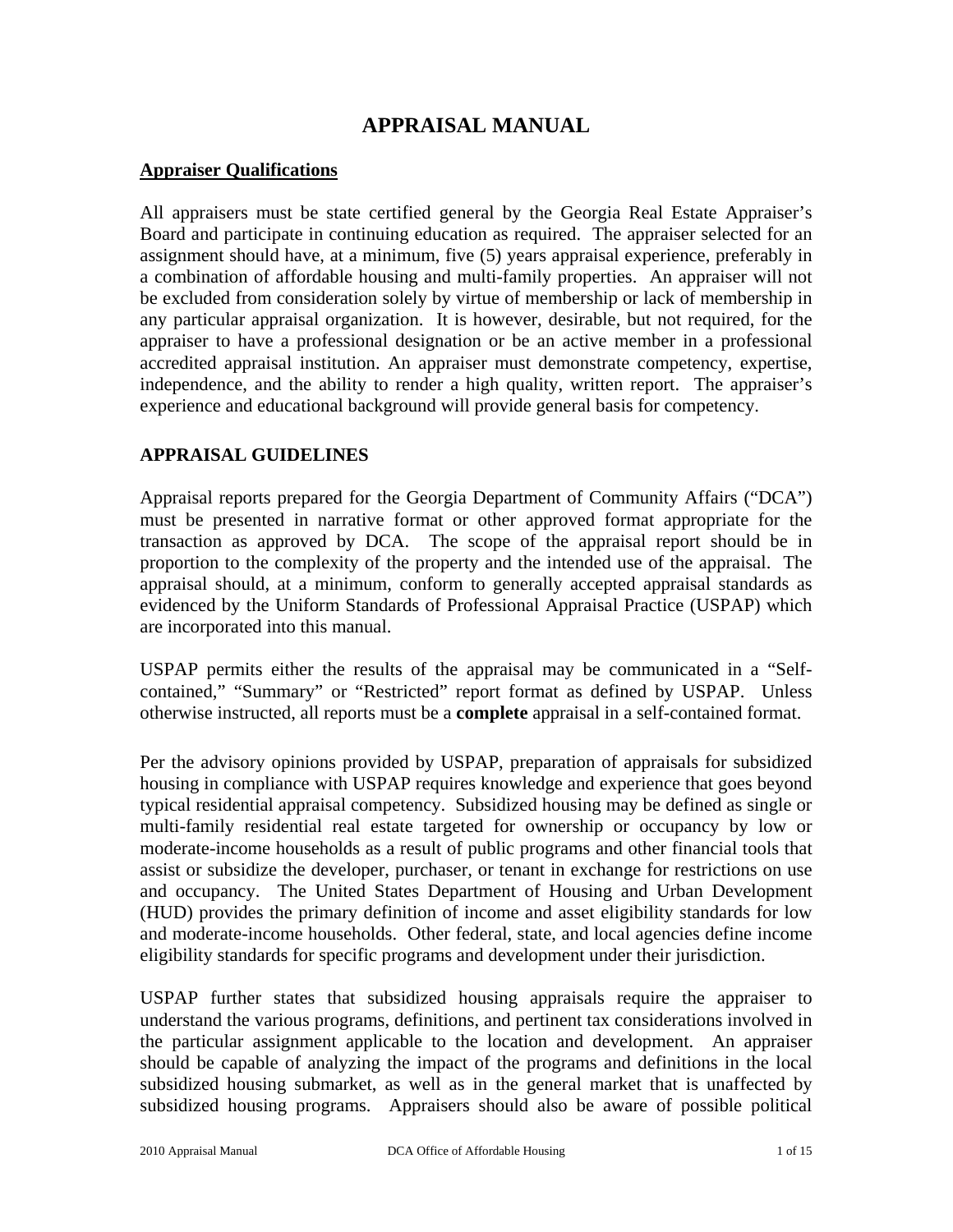changes that will affect the durability of the benefits and restrictions to subsidized housing projects and fully understand interpretation and enforcement of subsidy programs.

### **Appraisal Rules and Guidelines**

#### **General Provisions**

Self-contained reports must describe sufficient and adequate data and analyses to support the final opinion of value. The final value(s) must be reasonable, based on the information included. Any Third Party reports relied upon by the appraiser must be verified by the appraiser as to the validity of the data and the conclusions.

The report must contain sufficient data, included in the appendix when possible, and analysis to allow the reader to understand the property being appraised, the market data presented, analysis of the data, and the appraiser's value conclusion. The complexity of this requirement will vary in direct proportion with the complexity of the real estate and real estate interest being appraised. The report should lead the reader to the same or similar conclusion(s) reached by the appraiser.

## **DEFINITIONS**

The following terminology is employed in the review process and is defined as follows:

**Appraisal**: the act or process of developing an opinion of value; an opinion of value, of or pertaining to appraising and related functions such as appraisal practice or appraisal services.

 The Appraisal is to be performed in accordance with current Uniform Standards of Professional Appraisal Practice (USPAP) published by the Appraisal Foundation.

- **Appraisal Standards**: Minimum requirements established by USPAP and supplemented by the lender or credit enhancement provider.
- **Capitalization Rate**: A capitalization rate is used in the Direct Capitalization method. It is used to convert an estimate of a single year's income expectancy or an annual average of several years' income expectancies into an indication of value in one step by dividing the income estimate by the rate. The rate is typically derived from market analysis or through other quantitative methods.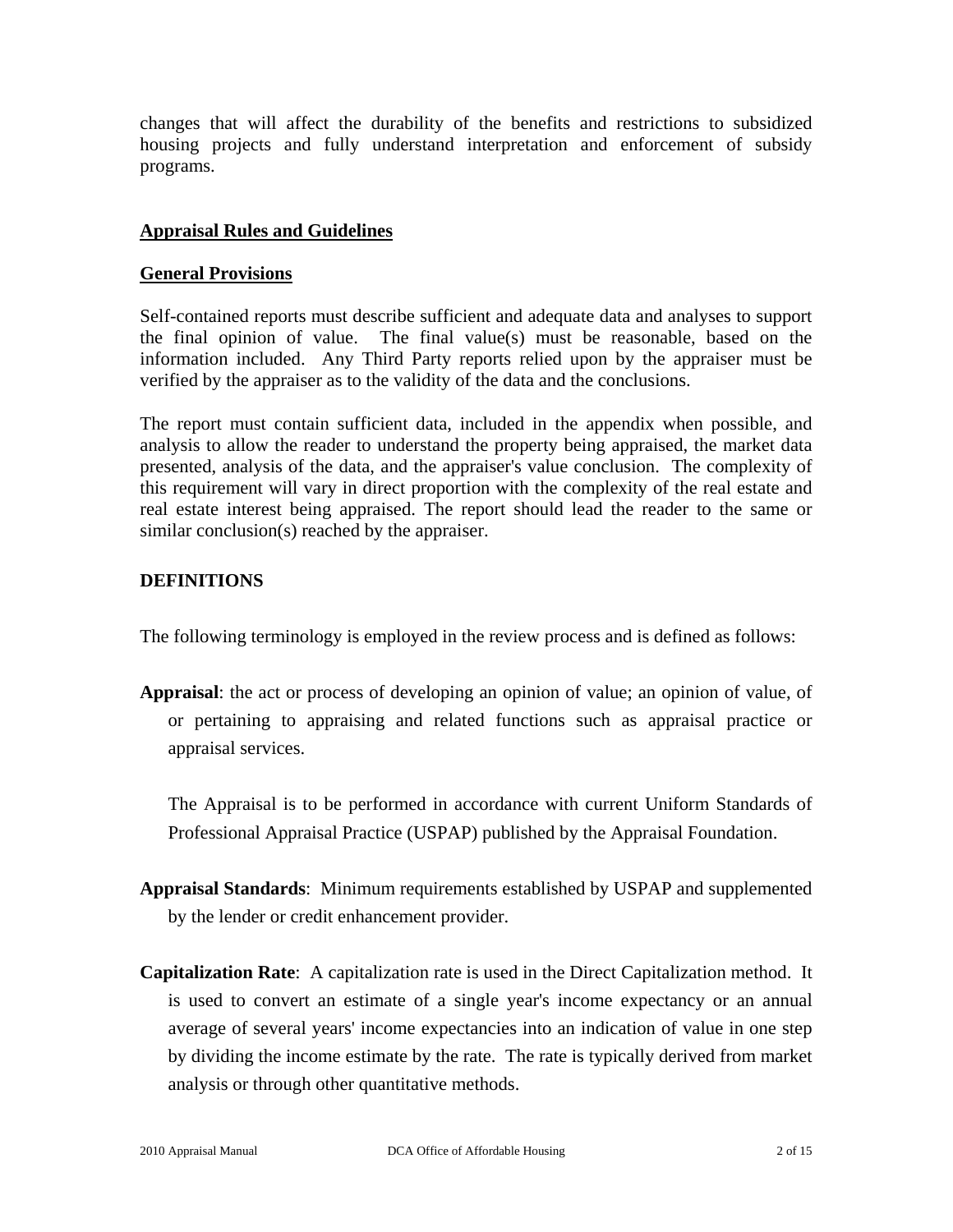- **Discount Rate:** A rate of return on capital used to convert future payments or receipts into present value.
- **Discounting:** The procedure used to convert periodic income and reversions into present value based on the assumption that benefits received in the future are worth less than the same benefits received now.
- **Fee Appraiser**: An appraiser not employed by DCA, a lender or credit enhancement provider other than in connection with a specific appraisal assignment who has no interest, direct or indirect, financial or otherwise, in the property appraised or the transaction.
- **Intended User**: The client and any other party as identified, by name or type, as users of the appraisal, appraisal review, or appraisal consulting report by the appraiser on the basis of communication with the client at the time of assignment.
- **Investment Value**: The specific value of a property to a particular investor or class of investors based on individual investment requirements; distinguished from market value, which is impersonal and detached.
- **Market Value**: The most probable price which a property should bring in a competitive and open market under all conditions requisite to a fair sale, the buyer and seller each acting prudently and knowledgeably, and assuming the price is not affected by undue stimulus. Implicit in this definition is the consummation of a sale as of a specified date and the passing of title from seller to buyer under conditions whereby:
	- Buyer and seller are typically motivated;
	- Both parties are well informed or well advised, and both are acting in what they consider their own best interests;
	- A reasonable time is allowed for exposure in the open market;
	- Payment is made in terms of U.S. dollars or in terms of financial arrangements comparable thereto; and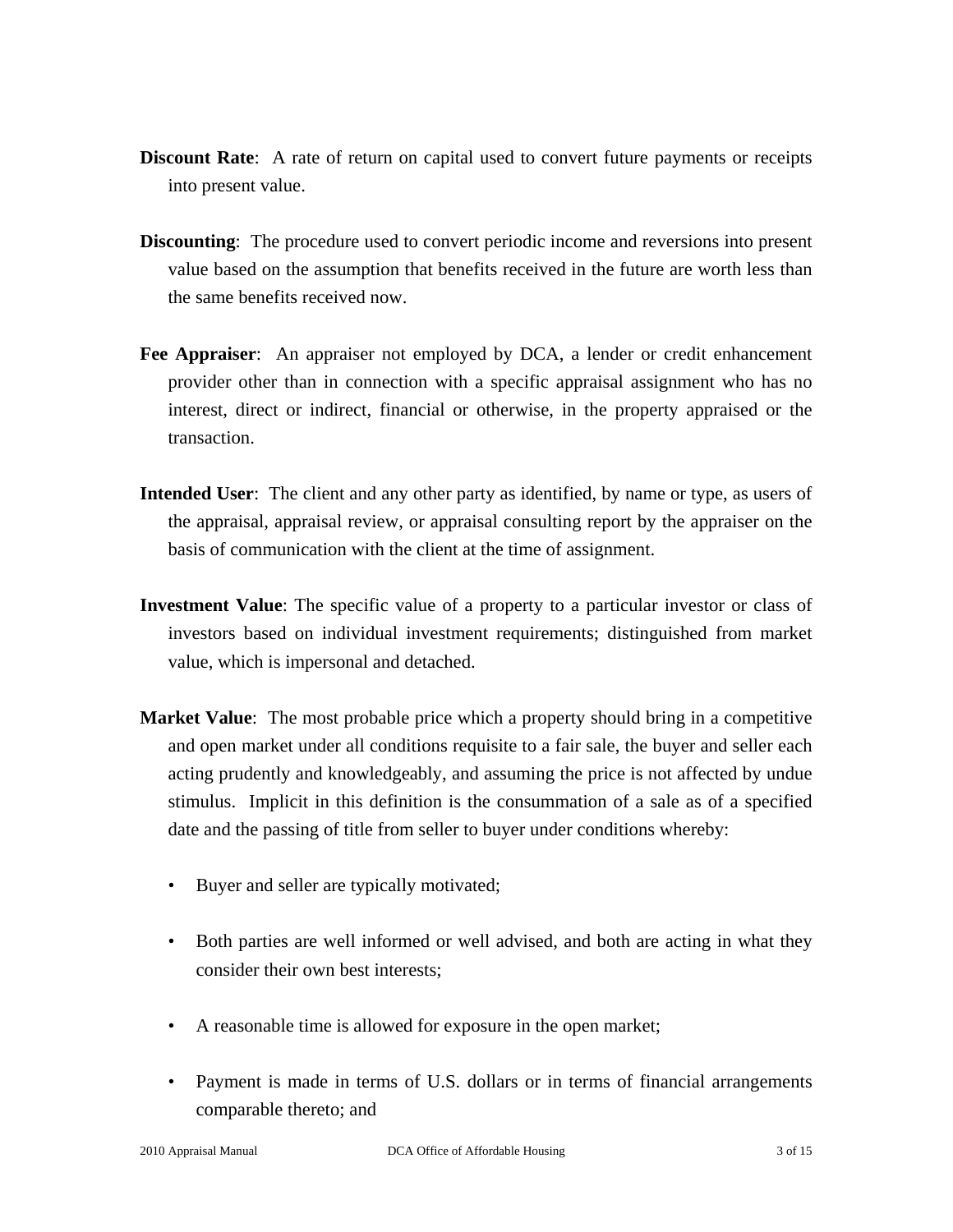- The price represents the normal consideration for the property sold unaffected by special or creative financing or sale concessions granted by anyone associated with the sale.
- **Market Value "As Is" on Appraisal Date**: An estimate of the market value of a property in the condition observed upon inspection and as it physically and legally exists without hypothetical conditions, assumptions, or qualifications as of the effective date the appraisal is prepared.
- **Prospective Market Value Upon Achieving Stabilized Occupancy**: The value presented assumes the property has attained stabilization which an income-producing real estate project is expected to achieve under competent management after exposure for leasing in the open market for a reasonable period of time at terms and conditions comparable to competitive offerings. The appraiser must state the date of stabilization and the estimated absorption period to achieve stabilized occupancy.
- **Proposed Scattered Site Development**: A project that is constructed, or is to be constructed, as a single development and meets the following criteria:
	- Consists of no more than six (6) non-contiguous parcels within a  $\frac{1}{2}$  mile radius and a minimum of four (4) residential units per parcel, except for parcels on which the community center is located.
- **Qualified Appraiser**: Any individual who has satisfied USPAP and DCA's, or the lender or credit enhancement provider's, policy on experience and qualifications relating to a specific appraisal assignment. While membership or lack of membership in an appraisal organization may be considered in accepting or rejecting an individual appraiser, the determining factor is the appraiser's professional integrity, education, and experience in addition to his state certification or licensing status. The appraiser's experience and training must be appropriate to the complexity and nature of the proposed appraisal assignment.
- **State Certified Appraiser**: A registered appraiser may perform appraisals on any type of property except when the purpose of the appraisal is for use in a federally related financial transaction.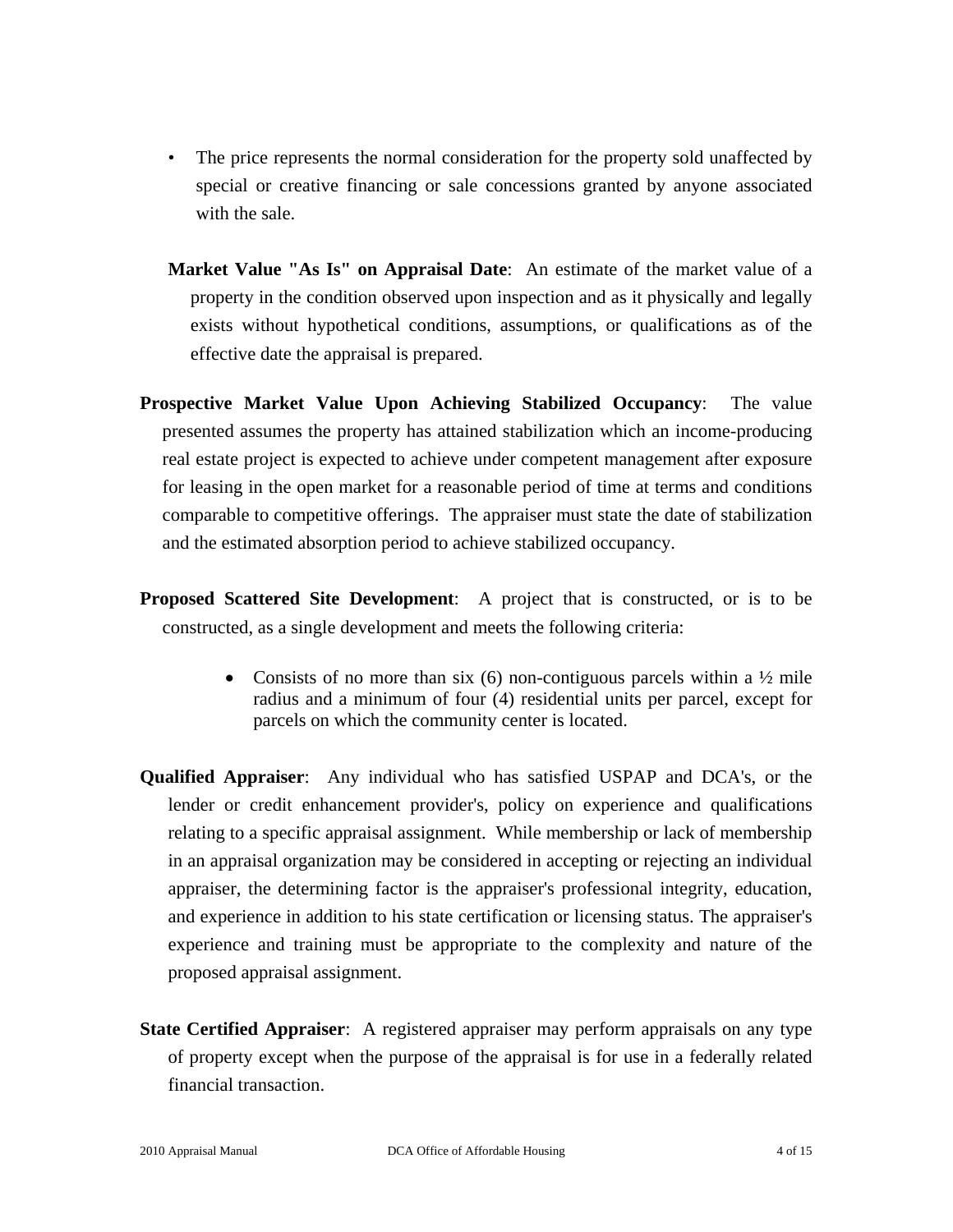**State Licensed Appraiser**: A licensed appraiser may perform any appraisal that is not to be used in a federally related financial transaction and may perform appraisals for use in a federally related transaction in specifically defined categories.

**State Certified Residential Real Property Appraiser:** A certified residential appraiser may perform any appraisal that is not to be used in a federally related transaction and may perform appraisals for use in a federally related financial transaction in specifically defined categories:

- **State Certified General Real Property Appraiser**: A certified general appraiser may appraise any type of property for any purpose.
- **USPAP**: Uniform Standards of Professional Appraisal Practice established and amended by the Appraisal Standards Board of the Appraisal Foundation.

## **Value Estimates**

The all commissioned appraisal reports shall include the following values:

- As Is Market Value (must include a separate value for land if the As Is Value reflects an improved property)
- Prospective Market Value Upon Completion and As Stabilized (Restricted Rents)
- Prospective Market Value Upon Completion and As Stabilized (Unrestricted Rents)
- Prospective Market Value at Loan Maturity
- Valuation of Tax Credits (including federal, state and historic, as applicable)
- Favorable Financing
- Investment Value, if applicable
- Analysis of Ground Lease, if applicable

If personal property, FF&E, or intangible items are not part of the transaction or value estimate, a statement to such effect should be included.

## **Date of Appraisal**

The appraisal report must be dated and signed by the appraiser who inspected the property. (i.e., appraised engaged by DCA). The date of the valuation, except in the case of proposed construction or extensive rehabilitation, must be a current date.

#### **Appraisal Contents**

An appraisal of a development prepared for DCA must be organized in a format that follows a logical progression and must include, at minimum, the following items: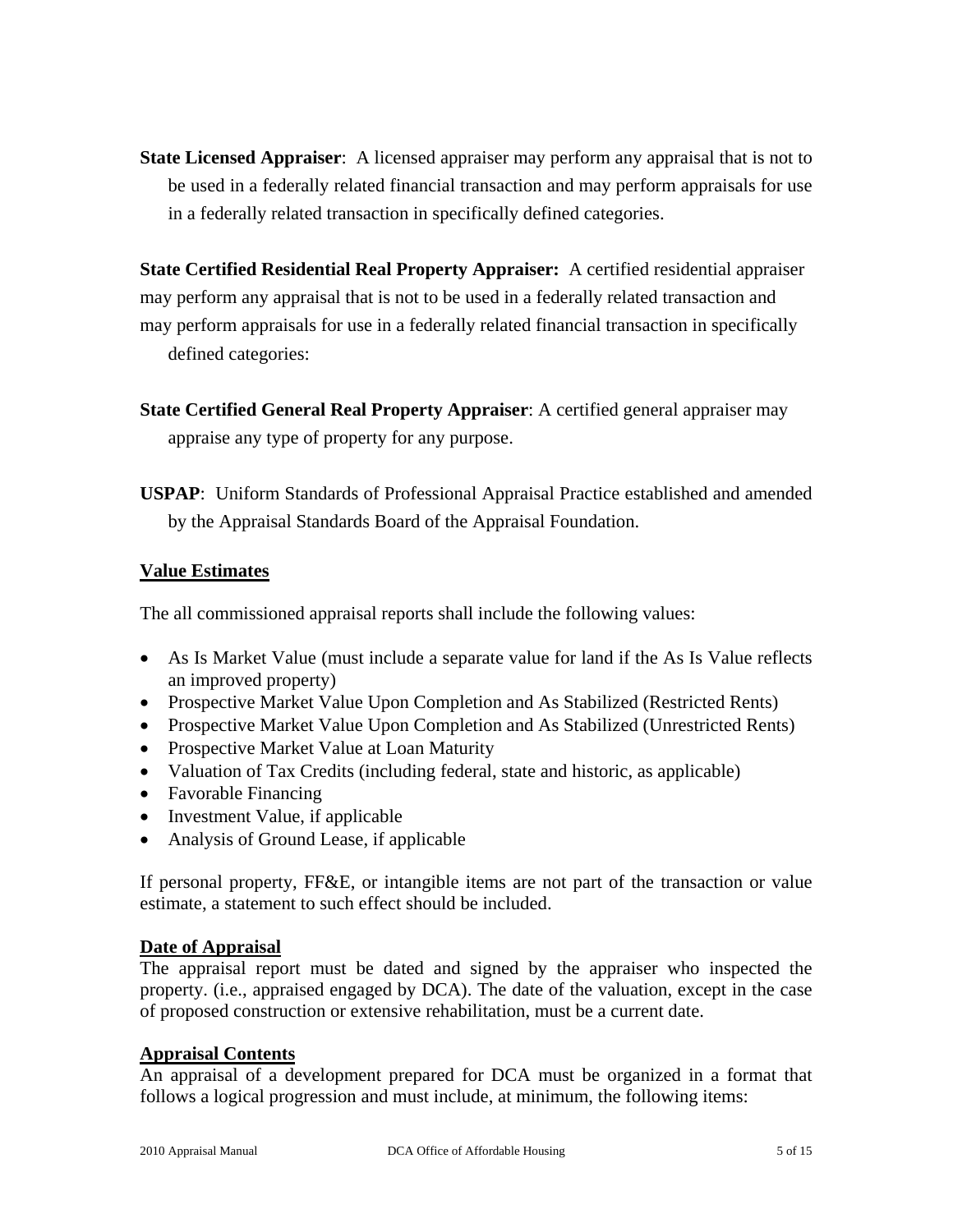## **Title Page**

- Include identification as to appraisal (e.g., type of process Complete or Limited, type of report - self-contained, summary or restricted)
- Property address and/or location, housing type
- DCA addressed as the client (or DCA included as an intended user).
- Effective date of value estimate(s)
- Date of report
- Name and address of person authorizing report
- And name and address of appraiser(s)

## **Letter of Transmittal**

- Include date of letter
- Property address and/or location
- Description of property type
- Extraordinary/special assumptions or limiting conditions that were approved by person authorizing the assignment
- Statement as to function of the report
- Statement of property interest being appraised
- Statement as to appraisal process (Complete or Limited)
- Statement as to reporting option (self-contained, summary or restricted)
- Statement that the appraisal is assignable to other lenders or participants in the transaction
- Reference to accompanying appraisal report
- Reference to all person(s) that provided significant assistance in the preparation of the report
- Date of report
- Effective date of appraisal, date of property inspection
- Name of person(s) inspecting the property the appraiser engaged must inspect the subject property
- Identification of type(s) of value(s) estimated (e.g., fee simple value, leased fee value, leasehold value, etc.)
- Intended User
- Estimate of marketing period
- Signatures of all appraisers authorized to work on the assignment

## **Table of Contents**

Number the exhibits included with the report for easy reference.

## **Certification**

The Certification must be designed in accordance with USPAP and applicable federal regulations, whichever is more stringent. The certification must be signed by each appraiser contributing to the analysis and valuation of the property. If more than one party signs a certification, the document must clearly indicate the extent to which the appraiser(s) contributed to the analysis and investigation of the property. The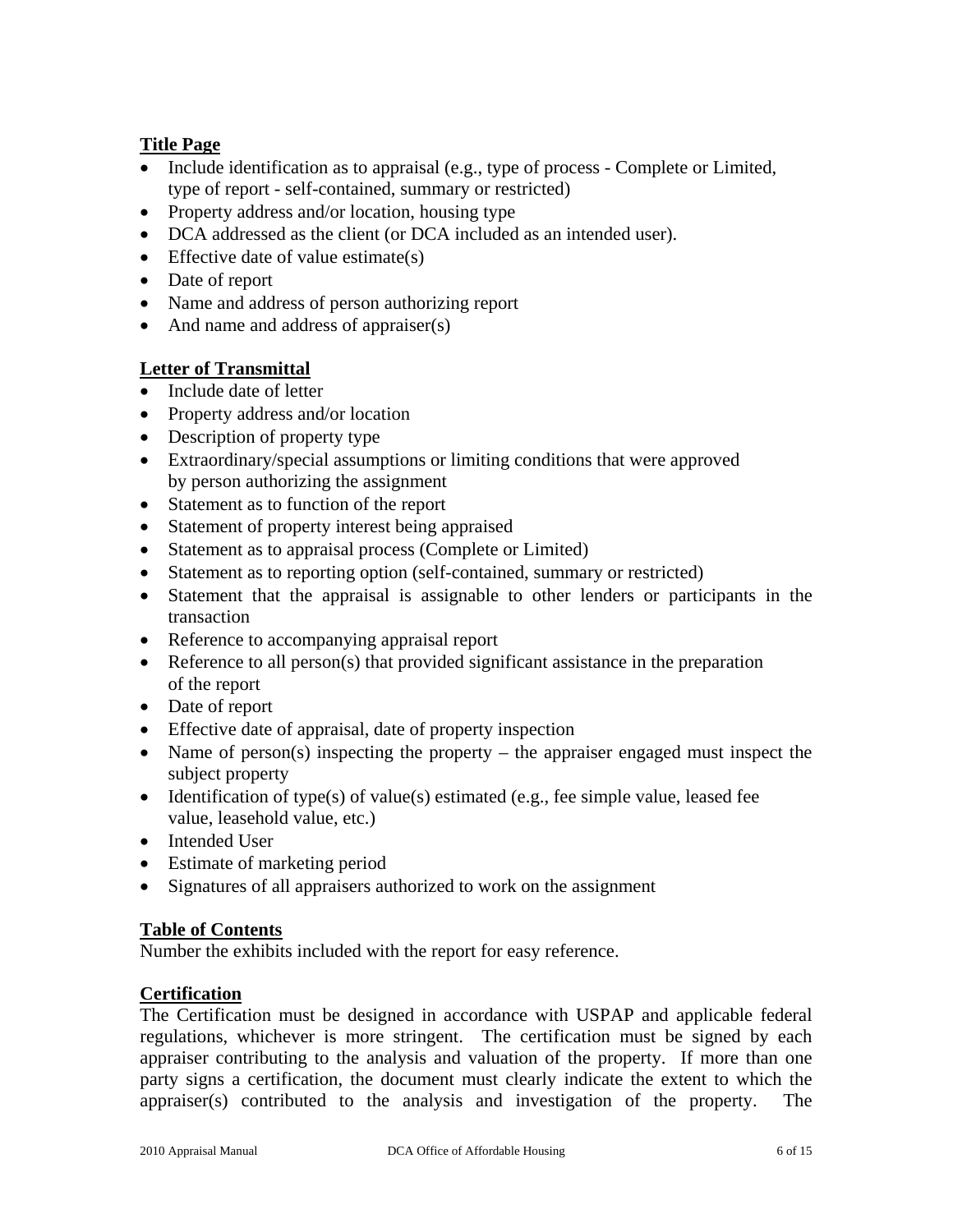certification must state that the appraiser retained by the lender inspected the subject property.

### **Assumptions and Limiting Conditions**

Include a summary of all assumptions, both general and specific, made by the appraiser(s) concerning the property being appraised.

## **Certificate of Value**

This section may be combined with the letter of transmittal and/or final value estimate. Include statements similar to those contained in USPAP.

#### **Disclosure of Competency**

Include appraiser's qualifications, detailing education and experience.

## **Identification of the Property**

Provide a statement to acquaint the reader with the property. Real estate being appraised must be fully identified and described by street address, tax assessor's parcel number(s), and development characteristics. Include a full, complete, legible, and concise legal description.

## **Statement of Ownership of the Subject Property**

Discuss all prior sales of the subject property which occurred within the past three years. Any pending agreements of sale, options to buy, or listing of the subject property must be disclosed in the appraisal report and analyzed in compliance with USPAP.

#### **Purpose and Function of the Appraisal**

Provide a brief comment stating the purpose of the appraisal and a statement citing the function of the report.

#### **Property Rights Appraised**

Include a statement as to the property rights (e.g., fee simple interest, leased fee interest, leasehold, etc.) being considered. The appropriate interest must be defined in terms of current appraisal terminology with the source cited.

#### **Definition of Value Premise**

One or more types of value (e.g., "as is", ", "prospective market value at completion and as stabilization") may be required. Definitions corresponding to the appropriate value must be included with the source cited.

#### **Scope of the Appraisal**

The amount and type of information researched and the analysis applied in an assignment. Scope of work includes, but is not limited to, the following:

- The degree to which the property is inspected or identified;
- The extent of research into physical or economic factors that could affect the property;
- The extent of data research; and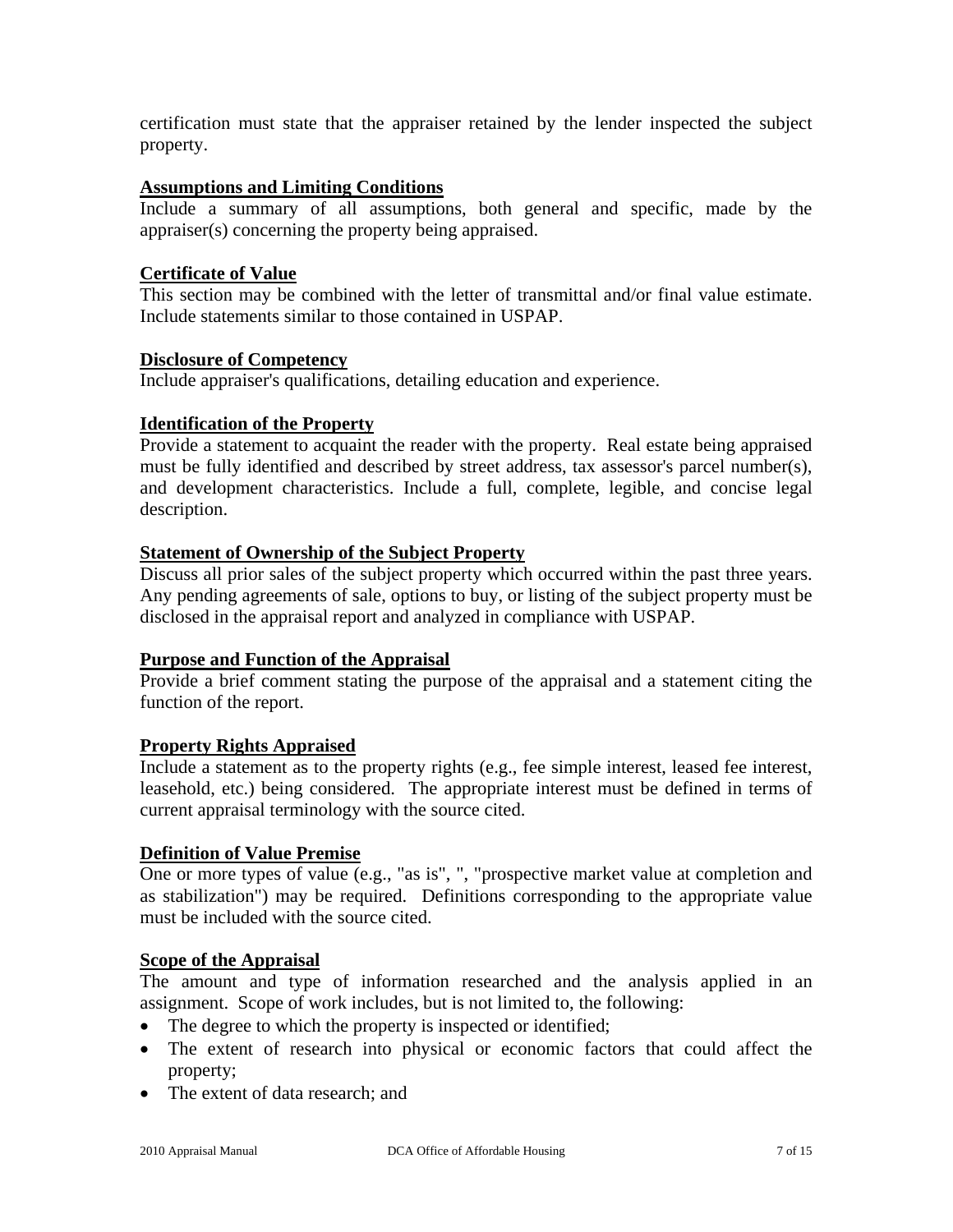• The type and extent of analysis applied to arrive at opinions or conclusions.

#### **Regional Area Data**

Provide a general description of the geographic location and demographic data and analysis of the regional area. A map of the regional area with the subject identified is required.

### **Neighborhood Data**

Provide a specific description of the subject's geographical location and specific demographic data and an analysis of the neighborhood. A summary of the neighborhood trends, future development, and economic viability of the specific area should be addressed. A map with the neighborhood boundaries and the subject identified must be included.

#### **Site/Improvement Description**

Discuss the site characteristics including the following:

#### **Physical Site Characteristics**

Describe dimensions, size (square footage, acreage, etc.), shape, topography, corner influence, frontage, access, ingress-egress, etc. associated with the site. Include a plat map and/or survey.

#### **Floodplain**

Discuss floodplain (including flood map panel number) and include a floodplain map with the subject clearly identified.

#### **Zoning**

Report the current zoning and description of the zoning restrictions and/or deed restrictions, where applicable, and type of development permitted. Any probability of change in zoning should be discussed. A statement as to whether or not the improvements conform to the current zoning should be included. A statement addressing whether or not the improvements could be rebuilt if damaged or destroyed, should be included. If current zoning is not consistent with the Highest and Best Use, and zoning changes are reasonable to expect, time and expense associated with the proposed zoning change should be considered and documented. An excerpt from the zoning ordinance regarding the subject's allowable uses should be included.

#### **Description of Improvements**

Provide a thorough description and analysis of the proposed improvements including size (net rentable area, gross building area, etc.), number of stories, unit mix, number of buildings, type/quality of construction, condition, actual age, effective age, exterior and interior amenities, items of deferred maintenance, etc. (If the property is existing, provide a description of the improvements currently existing). All applicable forms of depreciation should be addressed along with the remaining economic life. Identify architectual plans, including the date and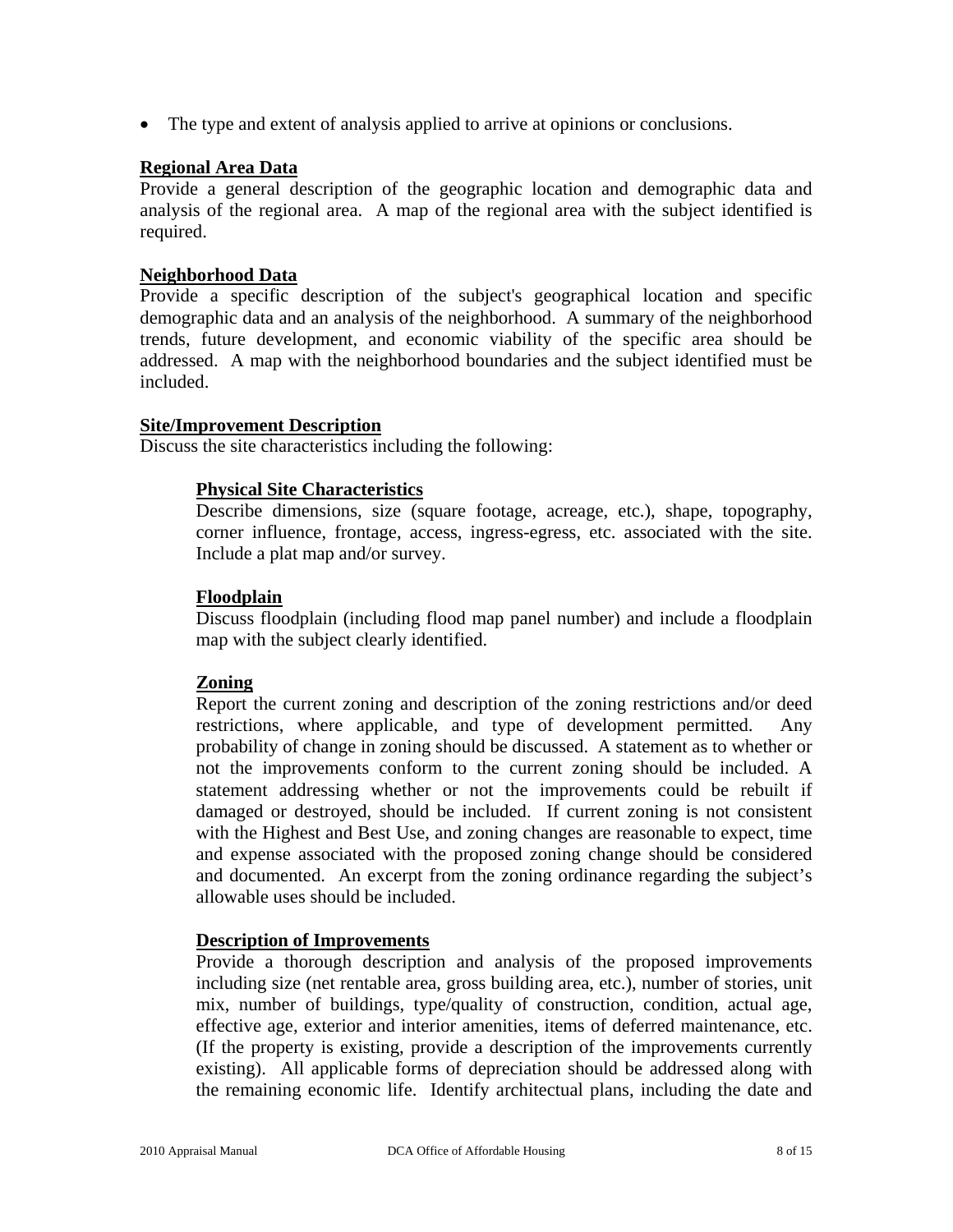engineer, and include in the report. Floor plans of the proposed improvements should be included in the report. If the proposed improvements per plans and specifications or any other source differ from the application provided by DCA, the appraiser should notify the lender immediately for clarification before proceeding with the appraisal assignment.

#### **Fair Housing**

It is recognized appraisers are not an expert in such matters and the impact of such deficiencies may not be quantified; however, the report should disclose any potential violations of the Fair Housing Act of 1988, Section 504 of the Rehabilitation Act of 1973, and the Americans with Disabilities Act of 1990 and/or report any accommodations (e.g.,wheelchair ramps, handicap parking spaces, etc.) which have been performed to the property or may need to be performed.

## **Environmental Hazards**

It is recognized appraisers are not an expert in such matters and the impact of such deficiencies may not be quantified; however, the report should disclose any potential environmental hazards (e.g., discolored vegetation, oil residue, asbestoscontaining materials, lead-based paint etc.) noted during the inspection. If the appraiser discovers any potential environmental problems that may be unknown to the lender, please notify the lender immediately and cease work on the appraisal unless instructed otherwise.

#### **Highest and Best Use**

Market Analysis and feasibility study is required as part of the highest and best use. The highest and best use analysis should consider the following as well as a supply and demand analysis.

- The appraisal must inform the reader of any positive or negative market trends which could influence the value of the appraised property. Detailed data must be included to support the appraiser's estimate of stabilized income, absorption, and occupancy.
- The highest and best use section must contain a separate analysis "as if vacant" and "as improved" (or "as proposed to be improved/renovated"). All four elements in appropriate order as outlined in the Appraisal of Real Estate (legally permissible, physically possible, feasible, and maximally productive) must be sequentially considered.

The appraiser should consider the Market Study provided by DCA into the analysis as applicable; however, the appraiser should also perform an independent analysis of the market and rent comparables and shall not rely solely on the Market Study provided by DCA as market conditions may vary from the date of the market study to the effective date of the appraisal report.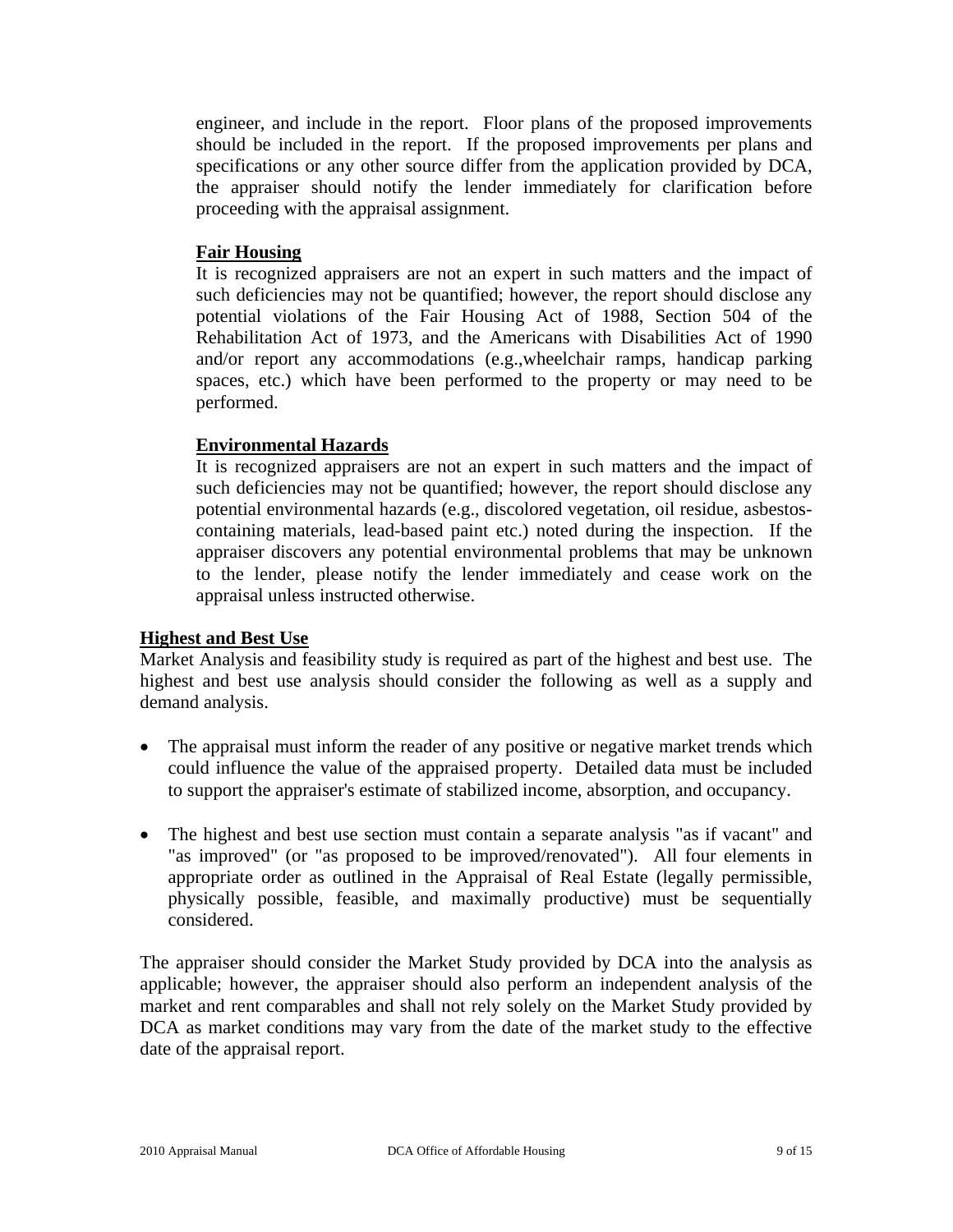#### **Appraisal Process**

The Cost Approach, Sales Comparison Approach and Income Approach are three recognized appraisal approaches to valuing most properties. It is mandatory that all three approaches are considered in valuing the property unless specifically instructed by DCA to ignore one or more of the approaches; or unless reasonable appraisers would agree that use of an approach is not applicable. If an approach is not applicable to a particular property, then omission of such approach must be fully and adequately explained.

An adjustment grid demonstrating the appraisal process must be included (i.e., land comparables, sales comparables, and rent comparables).

#### **Cost Approach**

This approach should give a clear and concise estimate of the cost to construct the subject improvements. The type of cost (reproduction or replacement) and source(s) of the cost data should be reported. Cost comparables are desirable; however, alternative cost information may be obtained from Marshall & Swift Valuation Service or similar publications. The section, class, page, etc. should be referenced. All soft costs and entrepreneurial profit must be addressed and documented.

All applicable forms of depreciation must be discussed and analyzed. Such discussion must be consistent with the description of the improvements analysis.

The land value estimate should include:

- a sufficient number of sales which are current, comparable, and similar to the subject in terms of highest and best use.
- Comparable sales information should include address and/or legal description, tax assessor's parcel number(s), sales price, date of sale, grantor, grantee, and adequate description of property transferred.
- The final value estimate should fall within the adjusted and unadjusted value ranges.

Consideration and appropriate cash equivalent adjustments to the comparable sales price should be made when applicable:

- Property rights conveyed
- Financing terms
- Conditions of sale
- Location
- Highest and best use
- Physical characteristics (e.g., topography, size, shape, etc.).
- Other characteristics (e.g., existing/proposed entitlements, special assessments, etc.).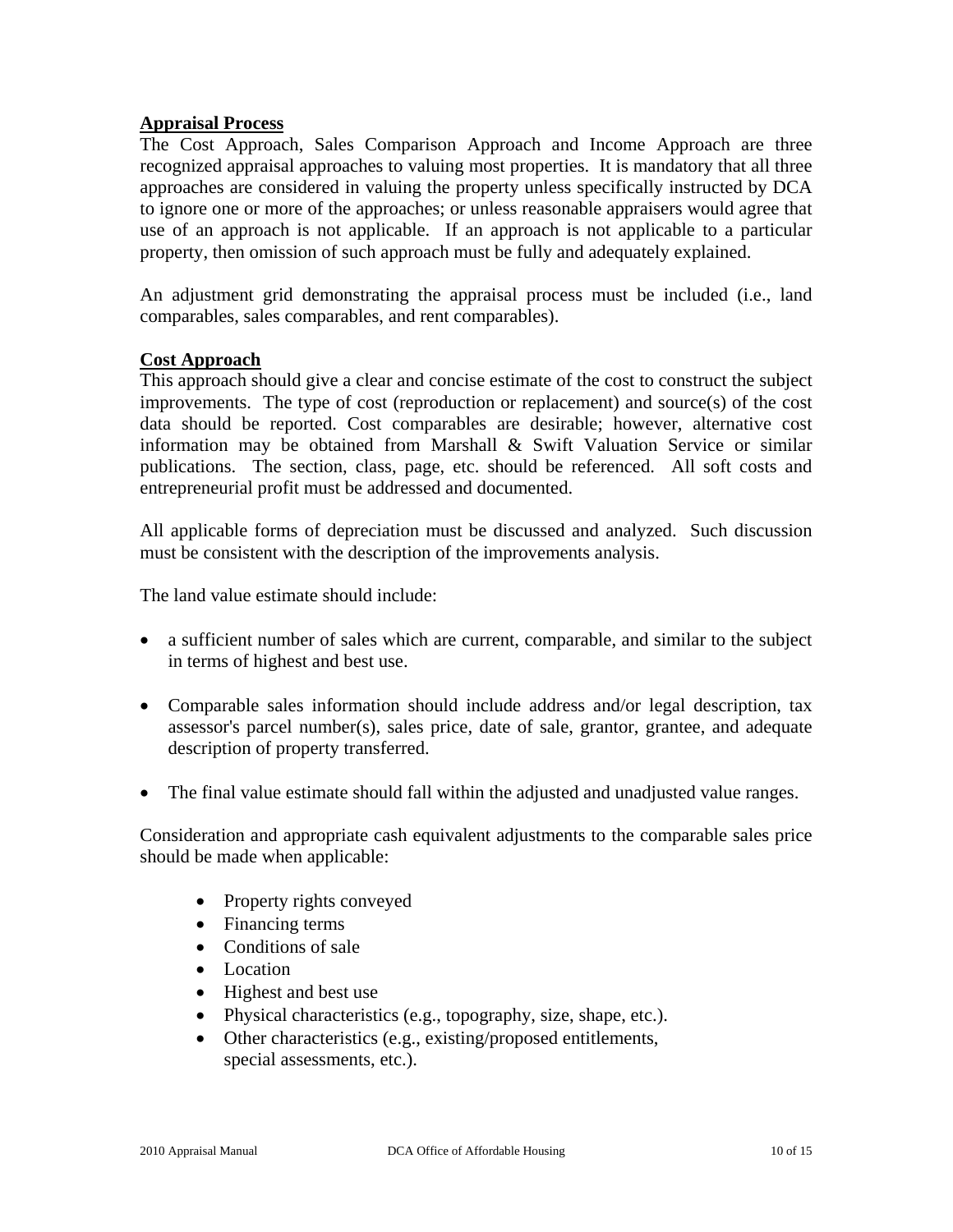## **Sales Comparison Approach**

This section should contain an adequate number of sales to provide the reader with the current market conditions concerning this property type. Sales data should be recent and specific for the property type being appraised. The sales must be confirmed with buyer, seller, or an individual knowledgeable of the transaction.

Minimum content of the sales should include

- Address, legal description, tax assessor's parcel number(s)
- Sale price, financing considerations, and adjustment for cash equivalency
- Date of sale, recordation of the instrument
- Grantor/Grantee
- Type of construction, year built and/or renovated, unit mix, land area, number of stories
- Occupancy
- Amenities
- Complete description of the property and property rights conveyed
- Discussion of marketing time
- A map clearly identifying the subject and the comparable sales must be included.

Several methods may be utilized in the Sale Comparison Approach. The method(s) used must be reflective of actual market activity and market participants.

#### • **Sale Price/Unit of Comparison**

The analysis of the sale comparables must identify, relate and evaluate the individual adjustments applicable for property rights, terms of sale, conditions of sale, market conditions and physical features. Sufficient narrative analysis must be included to permit the reader to understand the direction and magnitude of the individual adjustments, as well as a unit of comparison value indicator for each comparable. The appraiser(s) reasoning and thought process must be explained.

#### • **Potential Gross Income/Effective Gross Income Analysis**

If used in the report, this method of analysis must clearly indicate the income statistics for the comparables. Consistency in the method for which such economically statistical data was derived should be applied throughout the analysis. At least one other method should accompany this method of analysis.

#### • **NOI/Unit of Comparison**

If used in the report, the net income statistics for the comparables must be calculated in the same manner and disclosed as such. It should be disclosed if reserves for replacement have been included in this method of analysis. At least one other method should accompany this method of analysis.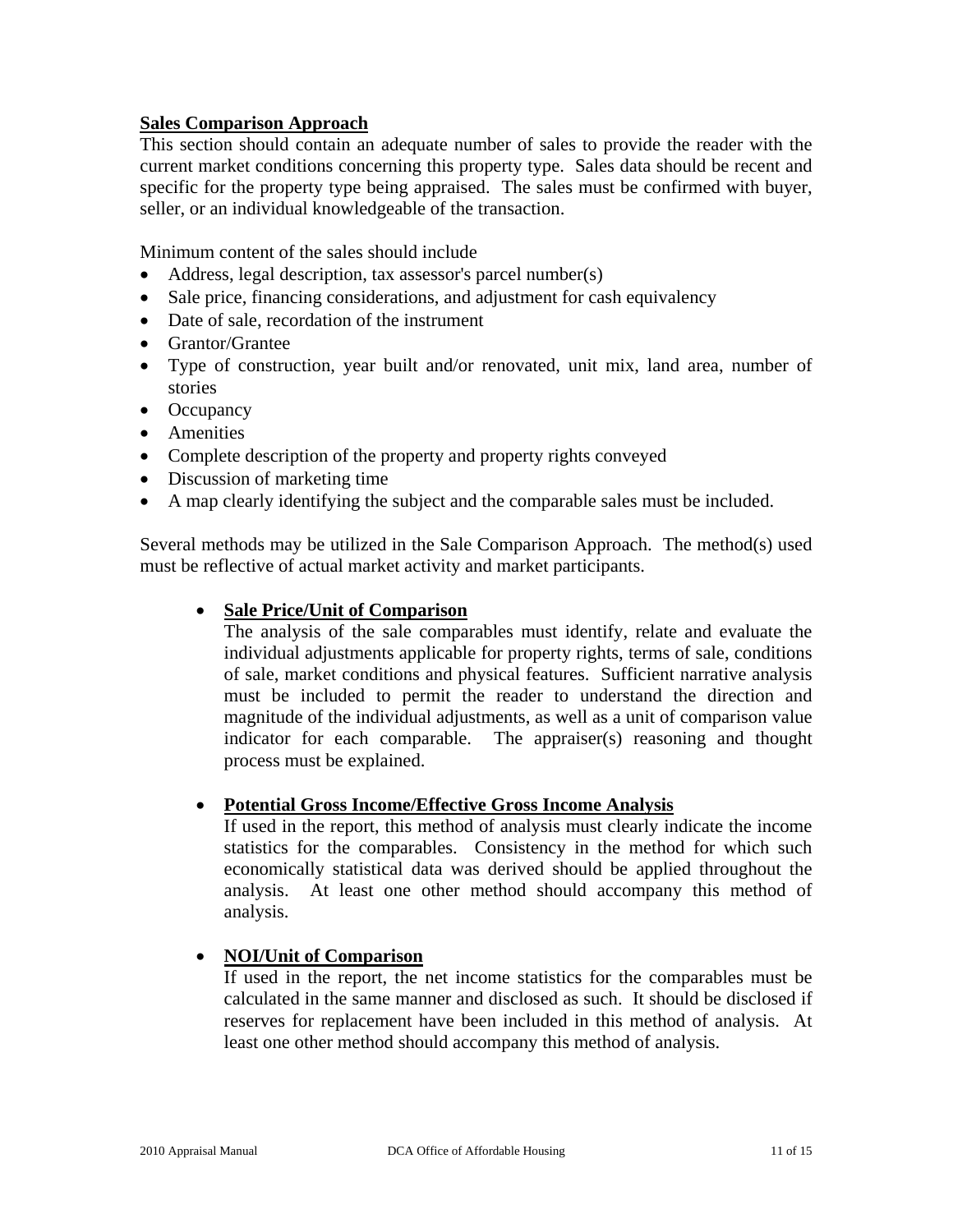### **Income Approach**

This section is to contain an analysis of both the actual historical and projected income and expense aspects of the subject property.

**Market Rent Estimate/Comparable Rental Analysis-**This section of the report should include an adequate number of actual market transactions to inform the reader of current market conditions concerning rental units. The comparables must indicate current research for this specific property type. The rental comparables must be confirmed with the landlord, tenant or agent and individual data sheets must be included. The minimum content of the individual data sheets should include:

- Property address
- Lease terms
- Description of the property (e.g., year built, unit type, unit size, unit mix, interior amenities (including washer/dryer connections), exterior amenities, etc.)
- Physical characteristics of the property (including but not limited to type of construction, number of stories, condition of property, renovation improvements, if applicable)
- Utilities Furnished by Landlord
- Occupancy levels
- Absorption, if applicable
- Turnover
- Concessions
- Identification as to Conventional or Affordable Housing Development
- Identification as to Elderly or Family Development
- Name and Telephone Number of Contact Person at Rent Comparable

Analysis of the Market Rents should be sufficiently detailed to permit the reader to understand the appraiser's logic and rationale. Adjustment for lease rights, condition of the lease, location, physical characteristics of the property, etc. must be considered as applicable. A location map showing the rent comparables in comparison with the subject must be included.

#### **Comparison of Market Rent to Contract Rent**

Actual income for the subject along with the owner's current budget projections must be reported, summarized and analyzed. If such data is unavailable, a statement to this effect is required and appropriate assumptions and limiting conditions should be made.

The contract rents should be compared to the market-derived rents. A determination should be made as to whether the contract rents are below, equal to, or in excess of market rates. If there is a difference, its impact on value must be qualified.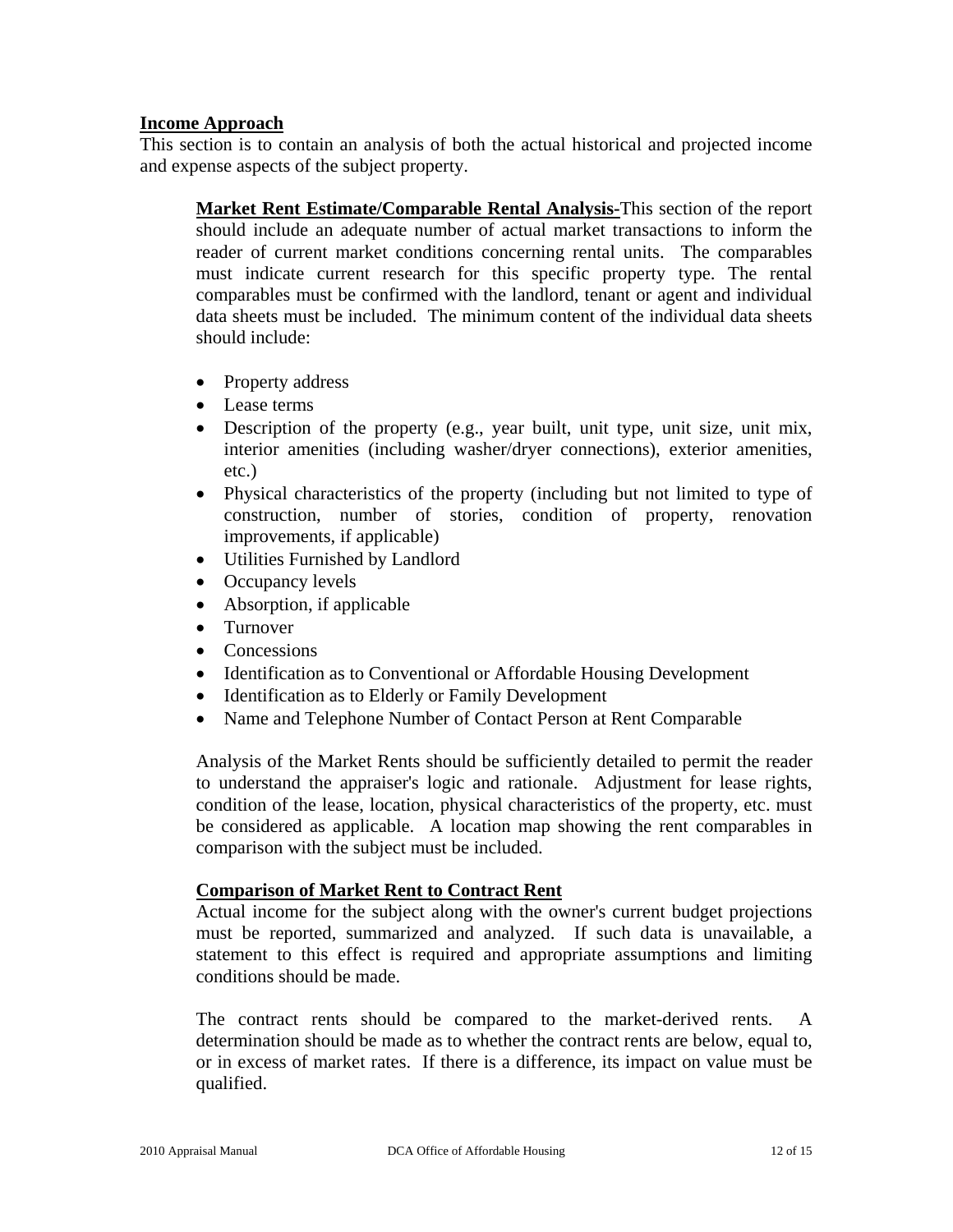### **Vacancy/Collection Loss**

Historical occupancy data for the subject should be reported and compared to occupancy data from the rental comparable and overall occupancy data for the subject's market area. Consideration for credit loss should also be considered.

### **Expense Analysis**

Actual expenses for the subject (if applicable), along with the owner's projected budget, must be reported, summarized, and analyzed. If such data is unavailable, a statement to this effect is required and appropriate assumptions and limiting conditions should be made.

Expense comparables of three similar properties are required. Historical expenses of published survey data (e.g., IREM, BOMA, etc.) may also be considered but must be supported by expense comparables. Any expense differences should be reconciled. The following expenses should be considered:

- Management Salaries (full time or part time)
- Maintenance Salaries (full time or part time)
- Other Employees Salaries (full time or part time)
- Employee Benefits
- Office Supplies
- Telephone
- Travel
- Leased Furniture
- Support Services
- Legal
- Accounting
- Advertising
- Contract Repairs
- General Repairs
- Grounds Maintenance
- Extermination
- Maintenance Supplies
- Elevator Maintenance
- Redecorating
- Water Expenses Paid by Landlord
- Sewer Expenses Paid by Landlord
- Electricity Expenses Paid by Landlord
- Gas Expenses Paid by Landlord
- Common Area Utilities (Water, Sewer, Electricity, Gas)
- Trash Collection
- Real Estate Taxes (consider tax freeze if applicable)
- Insurance Premiums
- Special Assessments
- Security Staff or Security System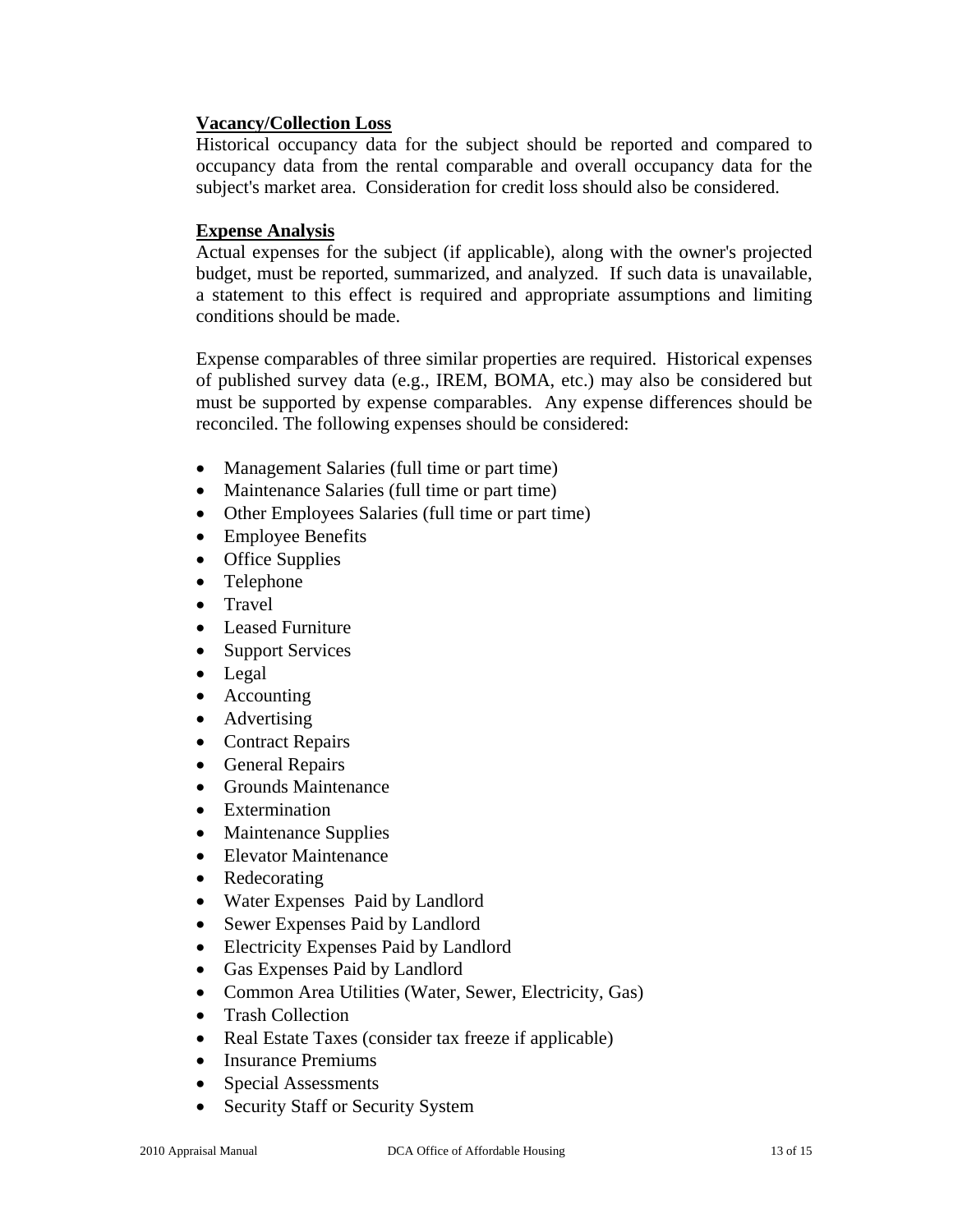- Management Fee
- Reserves

Historical data regarding the subject's assessment and tax rates should be included. Three tax comparables are required in which the land and improvements are separated and the analysis used to derive estimated taxes for the subject should be included. A statement as to whether or not any delinquent taxes exist should also be included. A tax plat of the subject property should also be included in the report.

#### **Capitalization**

Several capitalization methods may be utilized in the Income Approach. The appraiser should present the method(s) reflective of the subject market and explain the omission of any method not considered in the report. The appraiser must provide support for the selection of the capitalization rate.

- Direct Capitalization The primary method of deriving an overall rate (OAR) is through market extraction. If a band of investment or mortgage equity technique is utilized, the assumptions must be fully disclosed and discussed.
- Yield Capitalization (Discounted Cash Flow Analysis). This method of analysis should include a detailed and supportive discussion of the projected holding/investment period, income and income growth projections, occupancy projections, expense and expense growth projections, reversionary value and support for the discount rate.

#### **Reconciliation and Final Value Estimate**

This section of the report should summarize the approaches and values that were utilized in the appraisal. An explanation should be included for any approach which was not included. Such explanations should lead the reader to the same or similar conclusion of value. Although the values for each approach may not "agree", the differences in values should be analyzed and discussed.

Other values or interests appraised should be clearly labeled and segregated. Such values may include FF&E, leasehold interest, excess land, etc.

In addition, rent restrictions, subsidies and incentives should be explained in the appraisal report and their impact, if any, needs to be reported in conformity with the Comment section of USPAP Standards Rule 1-2(e), which states, "Separation of such items is required when they are significant to the overall value." In the appraisal of subsidized housing, value conclusions that include the intangibles arising from the programs will also have to be analyzed under a scenario without the intangibles in order to measure their influence on value.